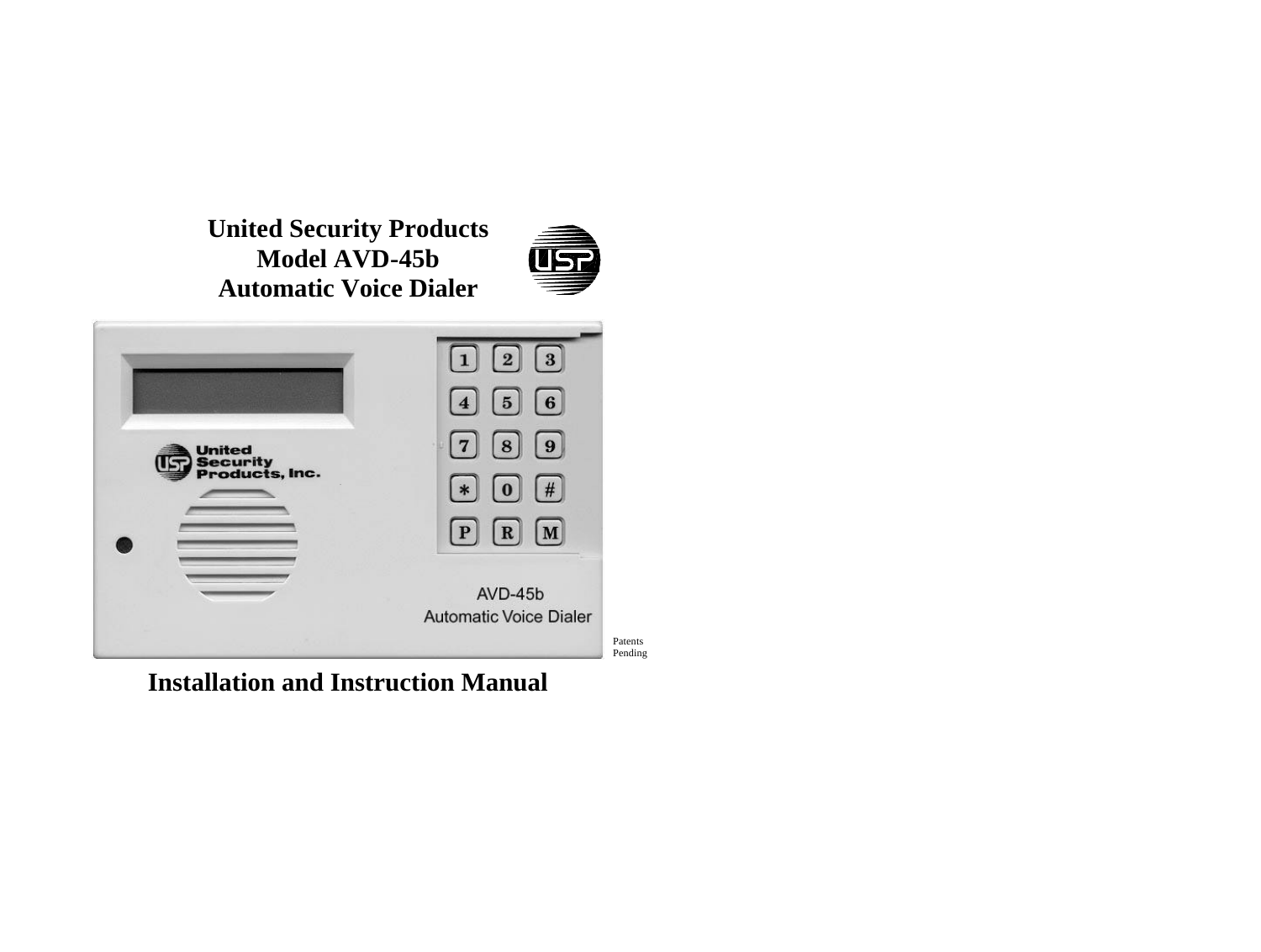### INTRODUCTION

Thank you for purchasing United Security Products Model AVD-45b, the single channel voice dialer that can be incorporated into hard wired or wireless security systems or used as a stand-alone unit. This versatile dialer can be easily expanded to operate in conjunction with an alarm, temperature or water level sensor, or any other sensor that can provide the appropriate trigger.

The AVD-45b is compatible with continuous, momentary, normally closed (NC) and normally open (NO) dry contact or voltage sensors. It can be programmed to sequentially dial any combination of four standard telephone, most cellular telephones, alpha/voice pagers and/or numeric pagers. The dialer features busy-line and no answer detection to ensure timely transmission of the recorded message of up to 16 seconds.

This manual describes how to set up, install and operate the AVD-45b. Please read the entire booklet before operating the dialer. For specific questions or problems, contact a USP Technical Service Representative at (858) 597-6677, Monday – Friday, 7:30 AM - 4:00 PM, Pacific Standard Time.

#### **Package Contents**

??Model AVD-45b Automatic Voice Dialer ??7-foot, 2-conductor jacket telephone cable with RJ11 plug attached ??7-foot jacketed, 4 conductor power/alarm cable

- 2 -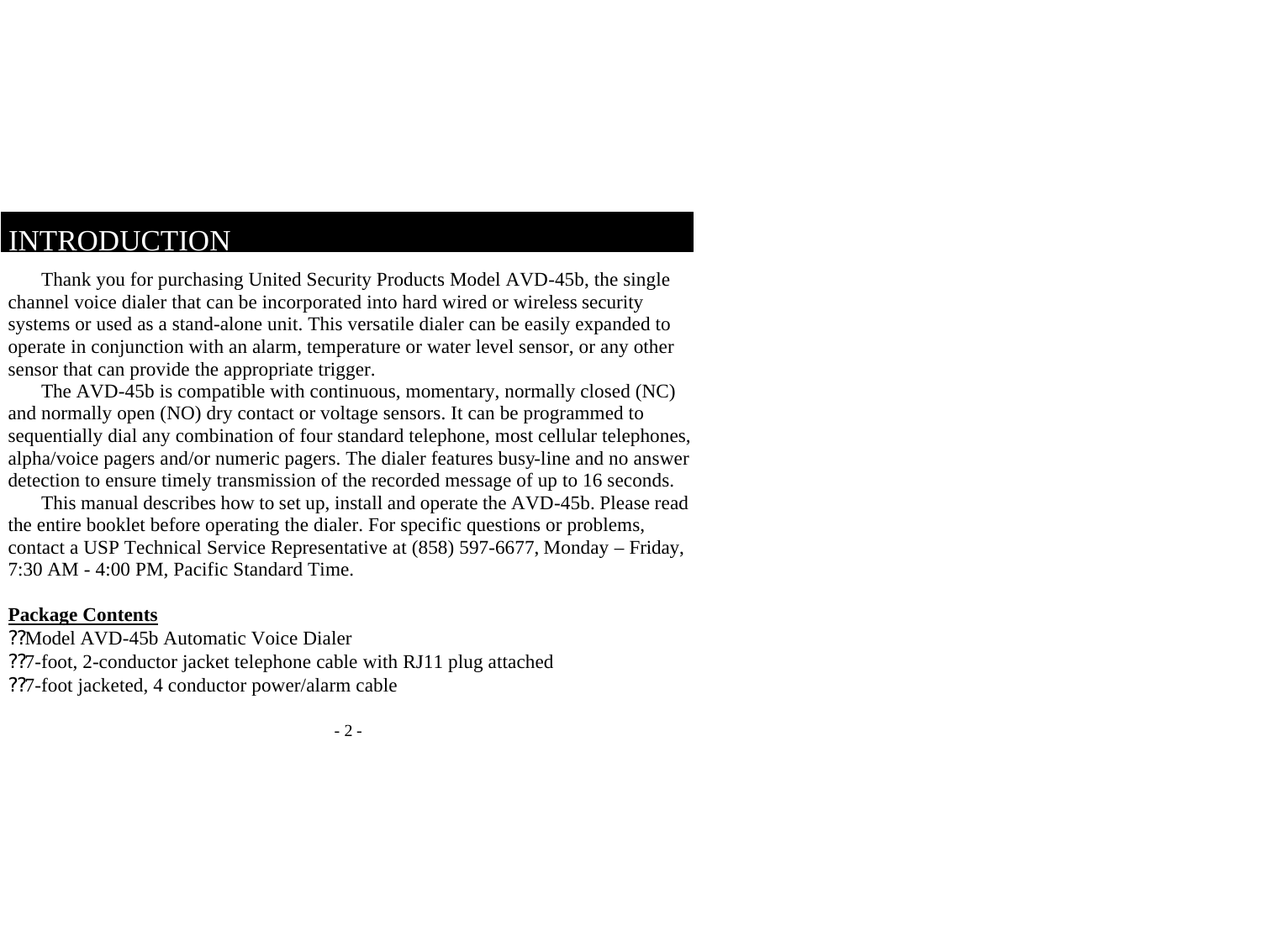# AVD-45b PANEL DISPLAY



- 3 -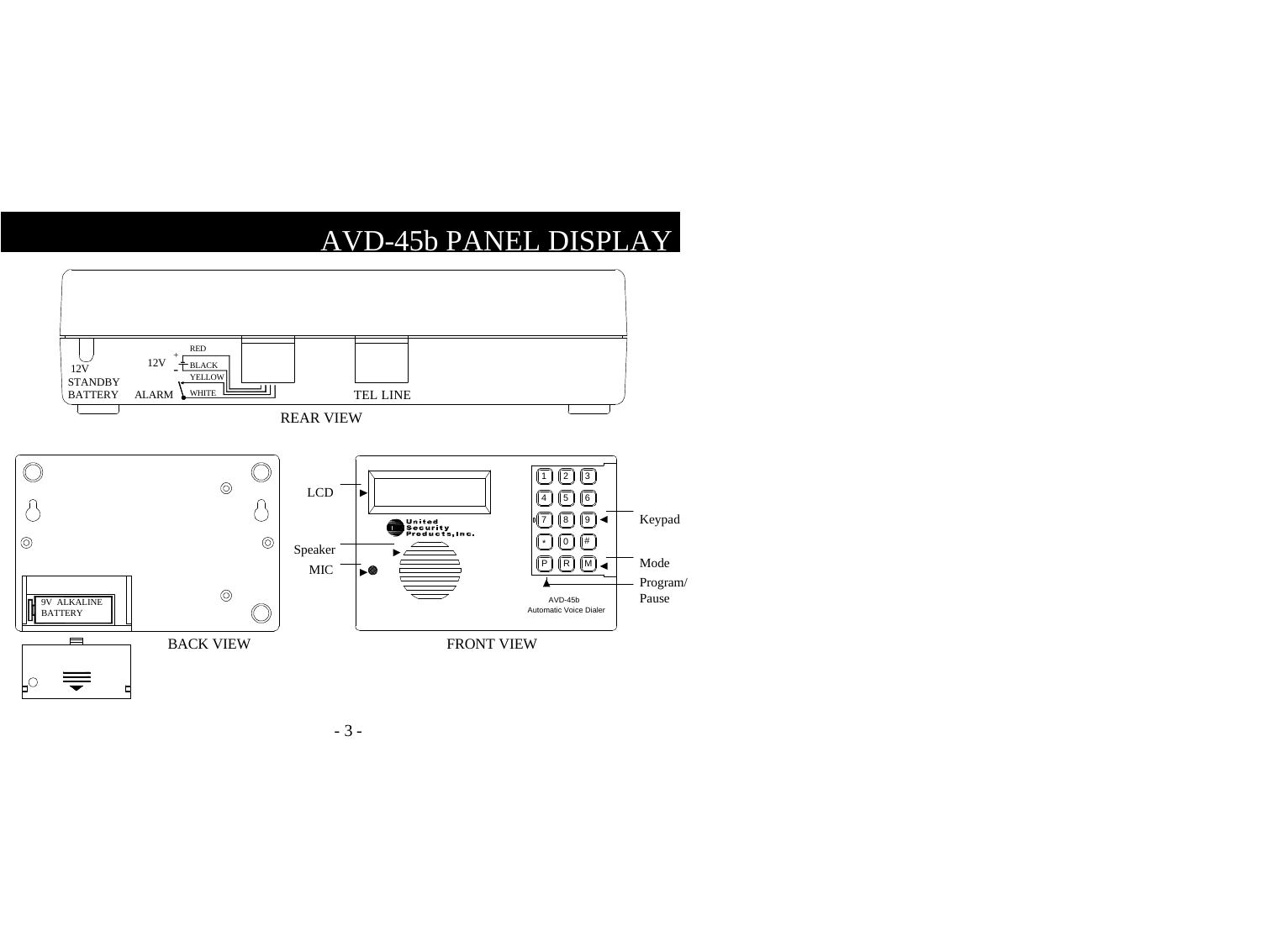# N.C./N.O. DRY CONTACT ACTIVATION HOOKUP



Make sure unit is set to "OFF" prior to wiring and phone line hook-up.

1. In momentary mode the dialer automatically dials all numbers even after the alarm input is restored to non-alarm. To stop dialing you must press the M button to switch the unit to the OFF mode. 2. In continuous mode the alarm condition must be maintained for the dialer to complete it's dialing cycle (typically 7 minutes). Dialing stops when the alarm input is restored to non-alarm or by pressing the M button.

3. Match the power cables colored wires to the corresponding outputs on the alarm panel. Do the same for the telephone cable.

 $-4-$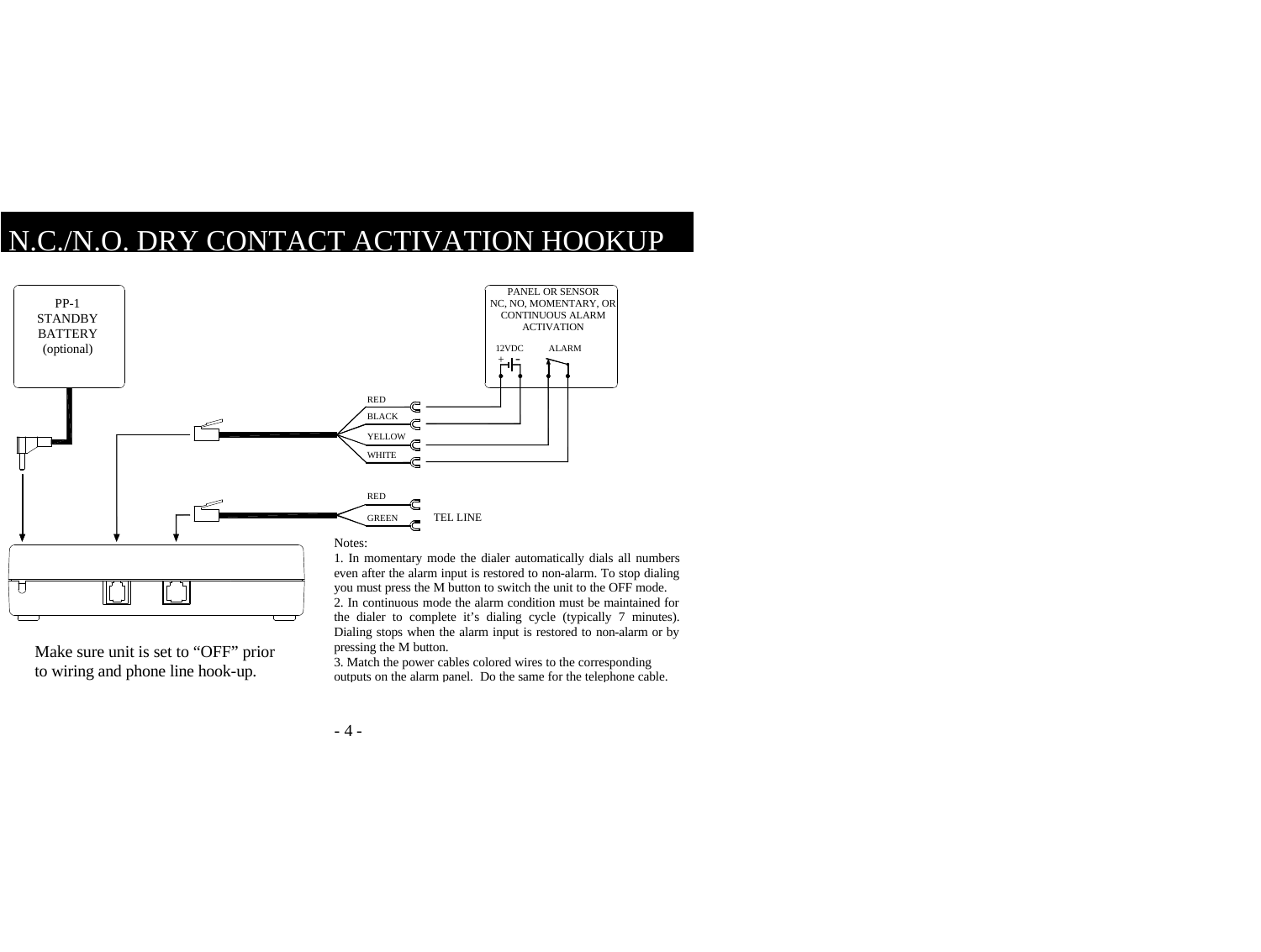## VOLTAGE LEVEL ACTIVATION HOOKUP

#### WHEN THE ALARM OUTPUT VOLTAGE IS RELAY DRIVEN, YOU MUST ADD A 1K RESISTOR ACROSS ALARM OUTPUT TERMINALS. HOOK UP DIALER AS SHOWN BELOW.



Make sure unit is set to "OFF" prior to wiring and phone line hook-up.

Match the power cables colored wires to the corresponding outputs on the alarm panel. Do the same for the telephone cable.

- 5 -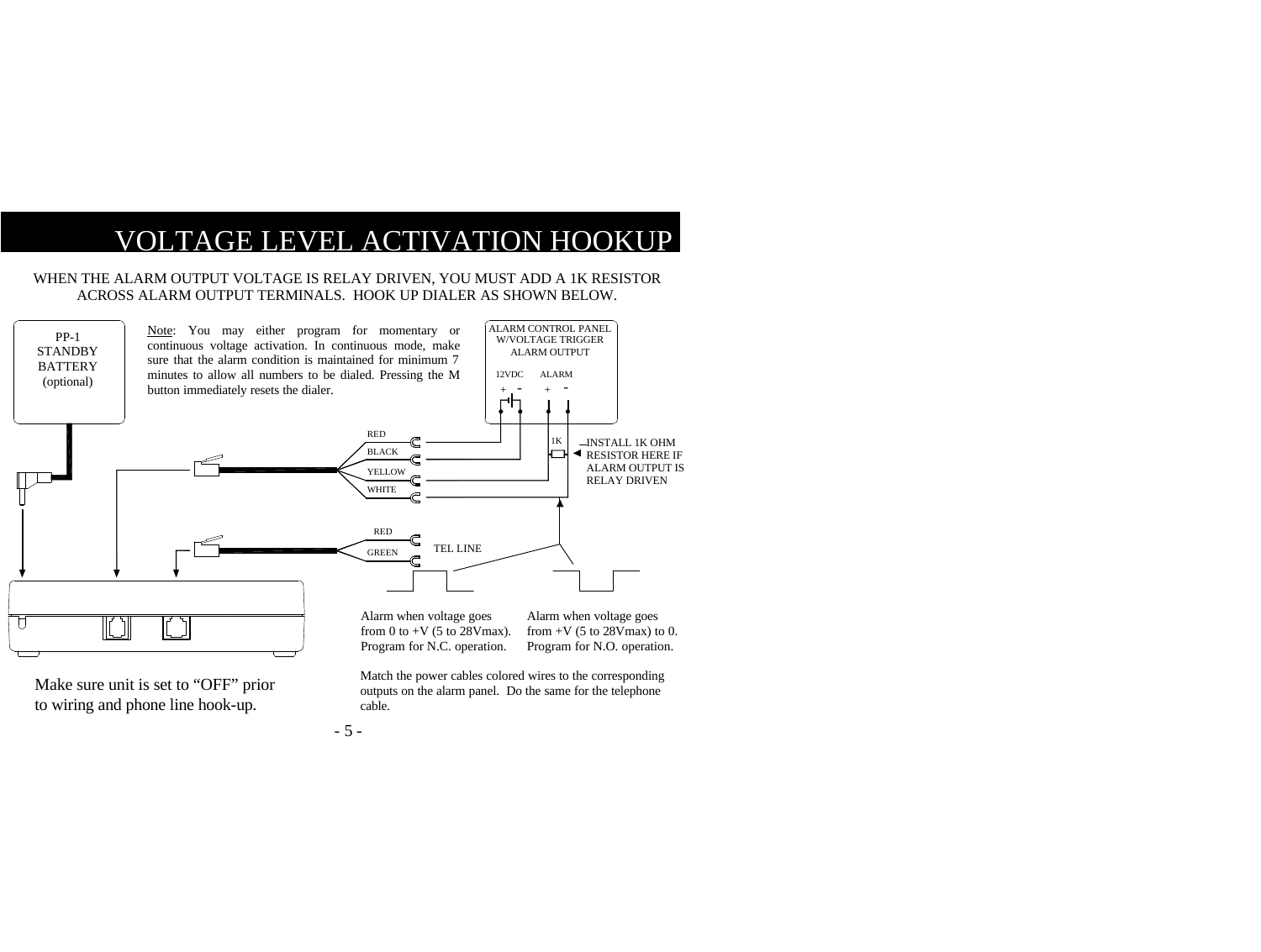**IMPORTANT: Before operating the AVD-45b, make sure wiring is correct and power is set within specified limits. Recording and data recall can be performed without connection to a telephone line. We strongly recommend that final testing be performed under simulated alarm conditions, and that confirmation of transmission be obtained from the numbers dialed.**

Model AVD-45b stores and dials up to 4 telephone numbers and/or pager numbers. Each number may contain up to 28 digits, including a maximum of 10 "pause" segments (a pause is 2 seconds long and counts as a digit) and an optional "pound" tone for pager dialing.

Once a connection is made, the dialer will deliver a recorded voice message of up to 16 seconds or a numeric code for pager messaging. The dialer will repeat the voice message two times per call, to ensure that a full message is delivered. If the phone number is busy or not answered within 8 rings, the AVD-45b will automatically dial the next programmed number.

Assuming an uninterrupted alarm (a minimum 7 minutes if programmed in continuous mode), the dialer will go through the numbers a second time, and call in an attempt to deliver the message twice to each programmed number. It will automatically call a pager # twice. If any numbers are busy or unanswered, the dialer will continue calling (up to 10 times per programmed number) in an attempt to deliver the voice message or until the alarm condition is terminated. In the TEST mode only, the respective location numbers and telephone numbers will appear in the LCD to show the calls are in process.

**NOTE: If any numbers are used for alpha/voice pager designations that require operator assistance, the pager service should be notified, to ensure proper interpretation of the message.**

- 6 -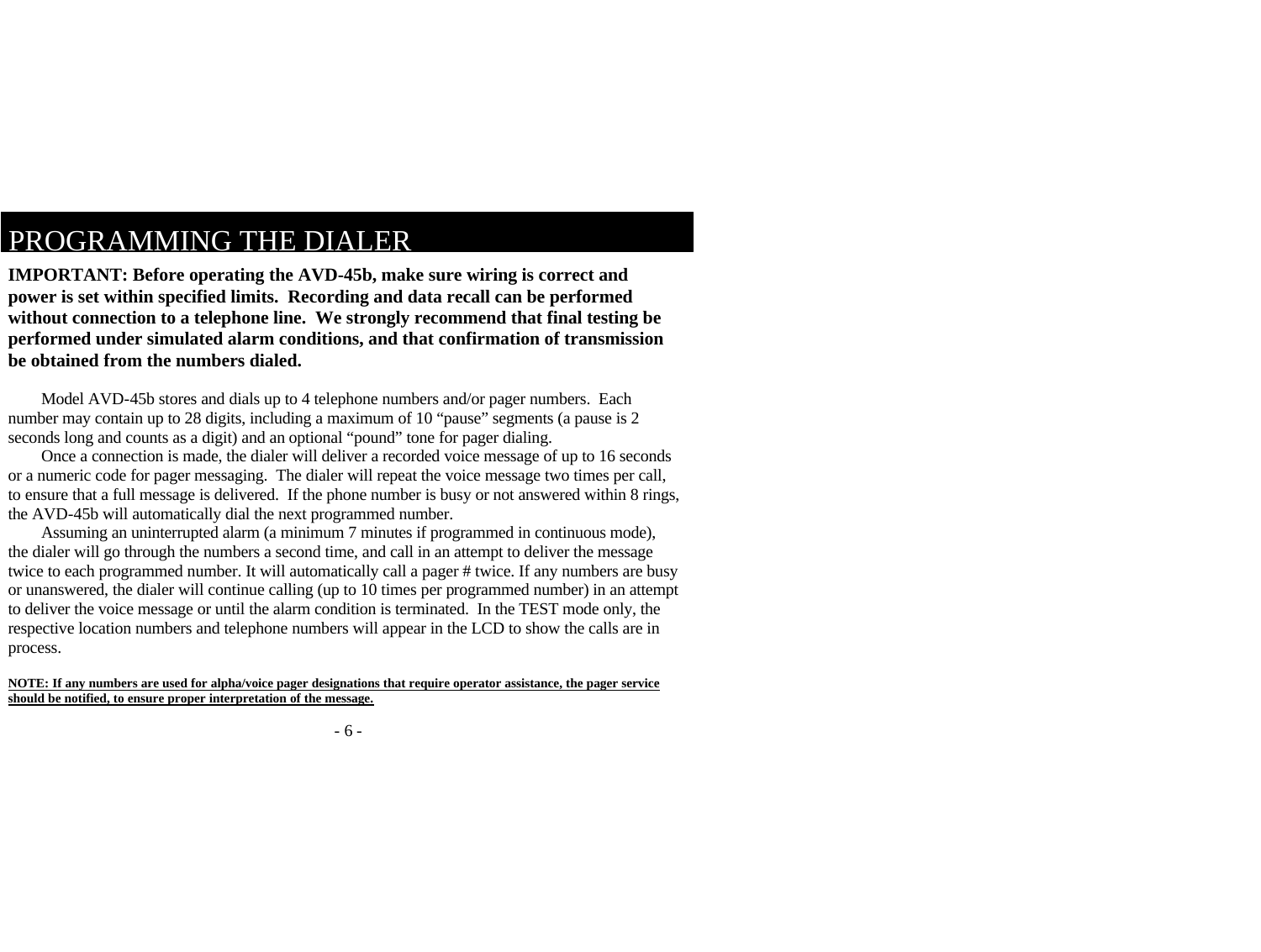#### **How to store phone numbers**

Follow these directions to store up to 4 telephone numbers in the dialer's memory. Please remember that local ordinances may prohibit automatic dialing of police, fire departments and other emergency agencies.

The AVD-45b will call up to 4 numbers. This can be any combination of regular telephones, cellular telephones or pagers. The 4 numbers being called will be stored in locations 1-4. Any of locations 1-4 can store up to 28 digits and dial a telephone or pager. If dialing less than 4 numbers, simply leave the latter location(s) empty and the unit will automatically skip them.

To program telephone numbers:

1. Supply power to the AVD-45b.

2. The AVD-45b has four modes (PROGRAM, TEST, OPERATE, and OFF) indicated in the upper part of the LCD. Make sure the unit is in the "PROGRAM" mode. If it is not, press the MODE ("M") button to change modes.

#### **To store "voice" telephone numbers in memory locations 1 through 4 (see p. 9 for pagers)**

- 1. At the "PROGRAM: NUMBERS" prompt, press "1" (YES).
- 2. Press all the digits of the first number to be dialed. Check the LCD while programming to make sure the correct numbers are pressed.
- 3. After inputting the entire phone number  $(1 + \text{area code if needed})$ , press the PROGRAM/PAUSE ("P") button (momentarily), then the "1" key. This will store the number in location 1.
- 4. Repeat step 1, then press all the digits for the second number to be dialed. Check the LCD, press the PROGRAM/PAUSE ("P") button (momentarily), then the "2" key. This will store the number in location 2.

5. Repeat the process, if needed, for locations 3 and 4.

**NOTE: Multiple pauses are used when dialing a pager or cell phone, in which case during the OPERATE mode the stored voice message will be played.**

- 7 -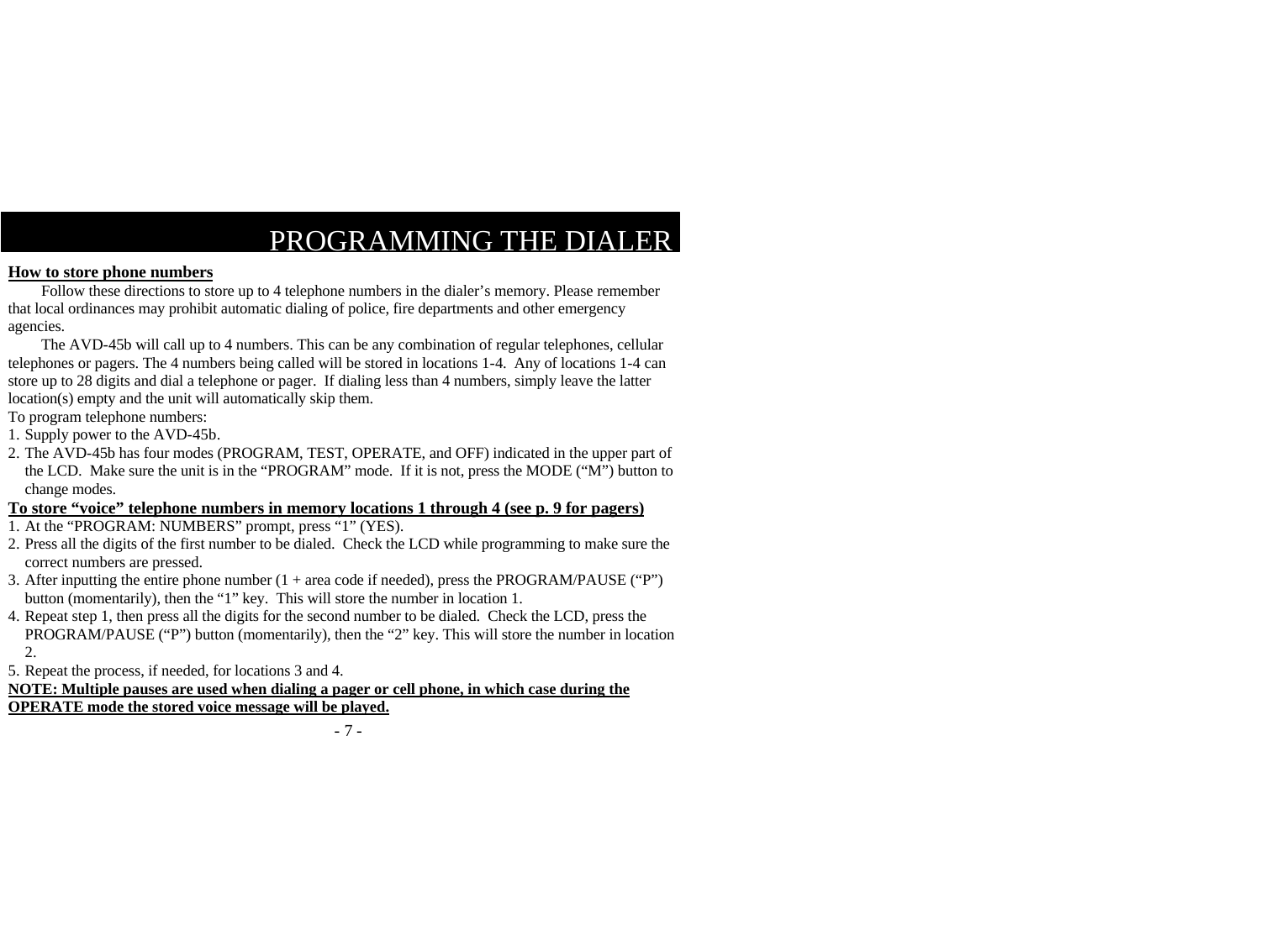

**2. Press "1" (YES).**

**3. Press PROGRAM/PAUSE (momentarily).**

**4. Press the number (1,2,3 or 4) for the memory location to be erased.**

- 8 -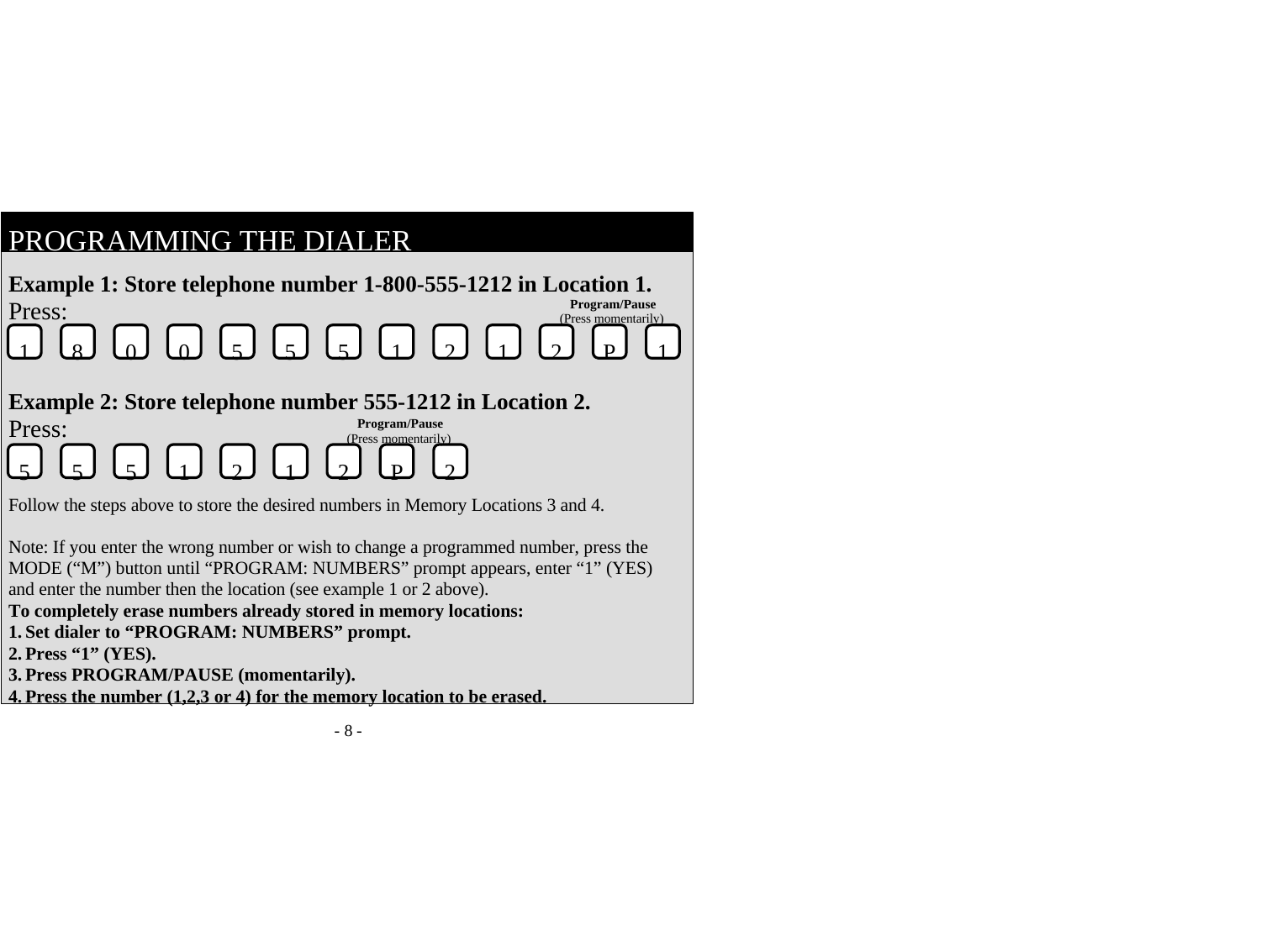### **To store a pager number and numeric code**

- 1. With the dialer at the "PROGRAM: NUMBERS" prompt, press "1" (YES).
- 2. Enter all the digits of the pager number to be dialed. Check the LCD to insure the correct numbers are pressed.
- 3. After inputting the entire pager number  $(1 + \text{area code if needed})$ , press the PROGRAM/PAUSE ("P") button and hold it down for about 2 seconds. A "P" will appear in the LCD following the number. If more pauses are required, simply repeat the process by releasing the "P" button and pressing it again for 2 seconds. Up to 10 pauses are allowed.
- 4. After the pause sequence, input the numeric code to be delivered. This is the code that will be displayed on the pager. (Note: Some pager services require a "#" sign at the end of the numeric message for proper transmission. Also make sure that the total length of the number including pauses and "#" does not exceed 28 characters).
- 5. Finally, press the PROGRAM/PAUSE ("P") button (momentarily), then the "1" key. This will store the number, pauses and the numeric code in location 1.
- 6. Repeat step 1, then press all the digits for the second pager number to be dialed. Check the LCD, input pause(s), input the numeric code, then press the PROGRAM/PAUSE ("P") button (momentarily) and the "2" key. This will store the number in location 2.
- 7. Repeat the process, if needed, for locations 3 and 4.
- 8. You may store pager number and numeric code in any memory location (1-4).
- 9. When testing the pager operation, it is recommended that the AVD-45b be in the "OPERATE" mode, connected to a phone line and the input triggered.

### **NOTE: A pause counts as one digit. Up to 10 pauses are allowed.**

#### - 9 -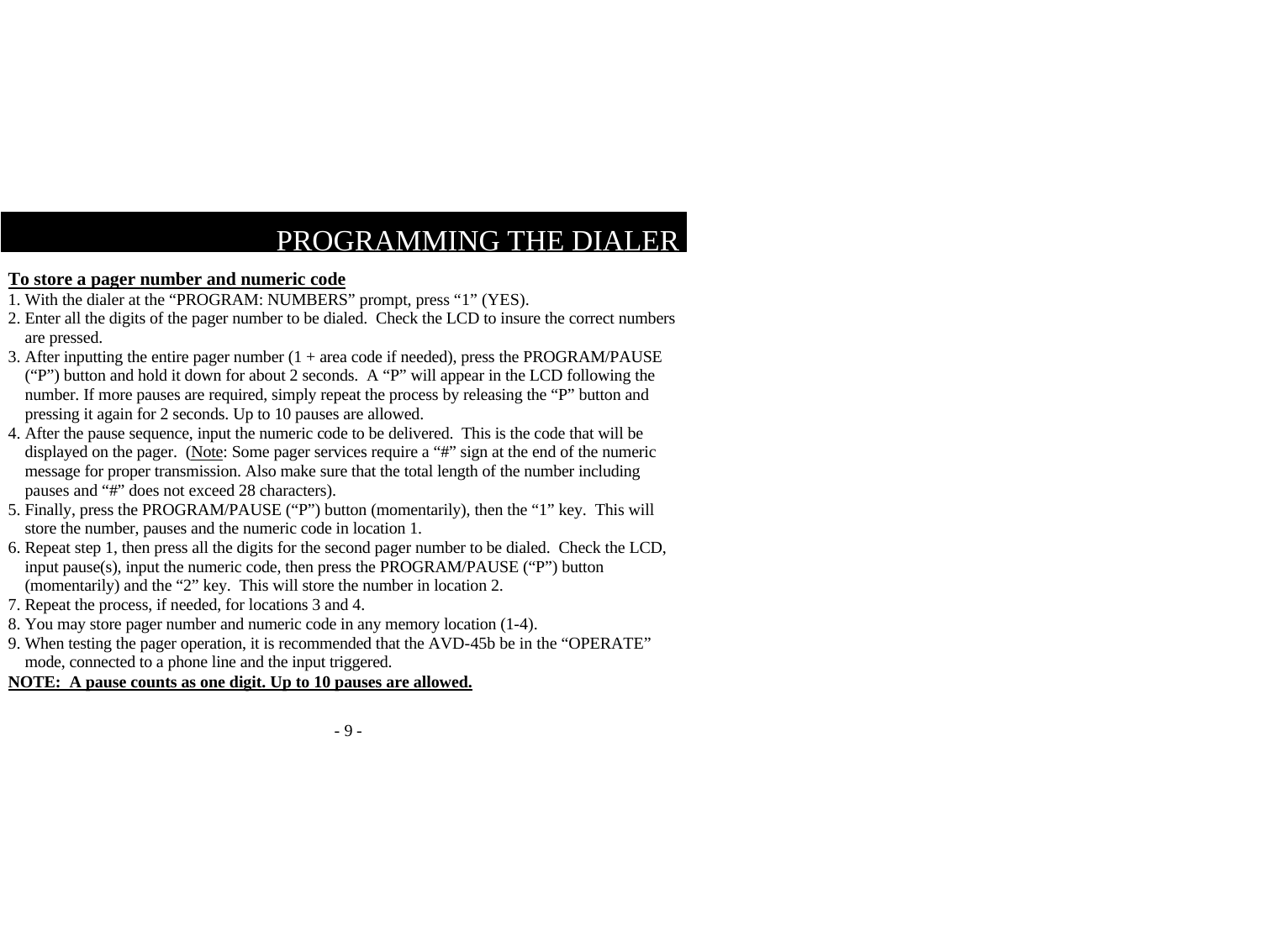|--|

|                                                                                                                                                                                                                                    | <b>Example 1: Store pager number 555-1212 and numeric message</b><br>911 in Location 1. |                      |                                              |  |                                              |
|------------------------------------------------------------------------------------------------------------------------------------------------------------------------------------------------------------------------------------|-----------------------------------------------------------------------------------------|----------------------|----------------------------------------------|--|----------------------------------------------|
| Press:                                                                                                                                                                                                                             |                                                                                         |                      | <b>Program/Pause</b><br>(Hold for 2 seconds) |  | <b>Program/Pause</b><br>(Press momentarily)  |
|                                                                                                                                                                                                                                    | $G G D D D G D D D G$                                                                   |                      |                                              |  |                                              |
|                                                                                                                                                                                                                                    | Example 2: Store pager number 1-800-555-1212 with access code 3                         |                      |                                              |  |                                              |
|                                                                                                                                                                                                                                    | and numeric message 911 in Location 2.                                                  |                      |                                              |  |                                              |
| Press:                                                                                                                                                                                                                             |                                                                                         |                      |                                              |  | <b>Program/Pause</b><br>(Hold for 2 seconds) |
|                                                                                                                                                                                                                                    |                                                                                         |                      |                                              |  |                                              |
| <b>Access</b>                                                                                                                                                                                                                      | Enter if required by provider                                                           | <b>Program/Pause</b> |                                              |  |                                              |
| Code                                                                                                                                                                                                                               | $\lceil 9 \rceil + 1 \rceil$                                                            | (Press momentarily)  |                                              |  |                                              |
| Note: If you enter the wrong number or wish to change a programmed number, press<br>the MODE button until "PROGRAM: NUMBERS" prompt appears, enter "1" (YES)<br>and enter the number then the location (see example 1 or 2 above). |                                                                                         |                      |                                              |  |                                              |
|                                                                                                                                                                                                                                    |                                                                                         |                      |                                              |  |                                              |

- 10 -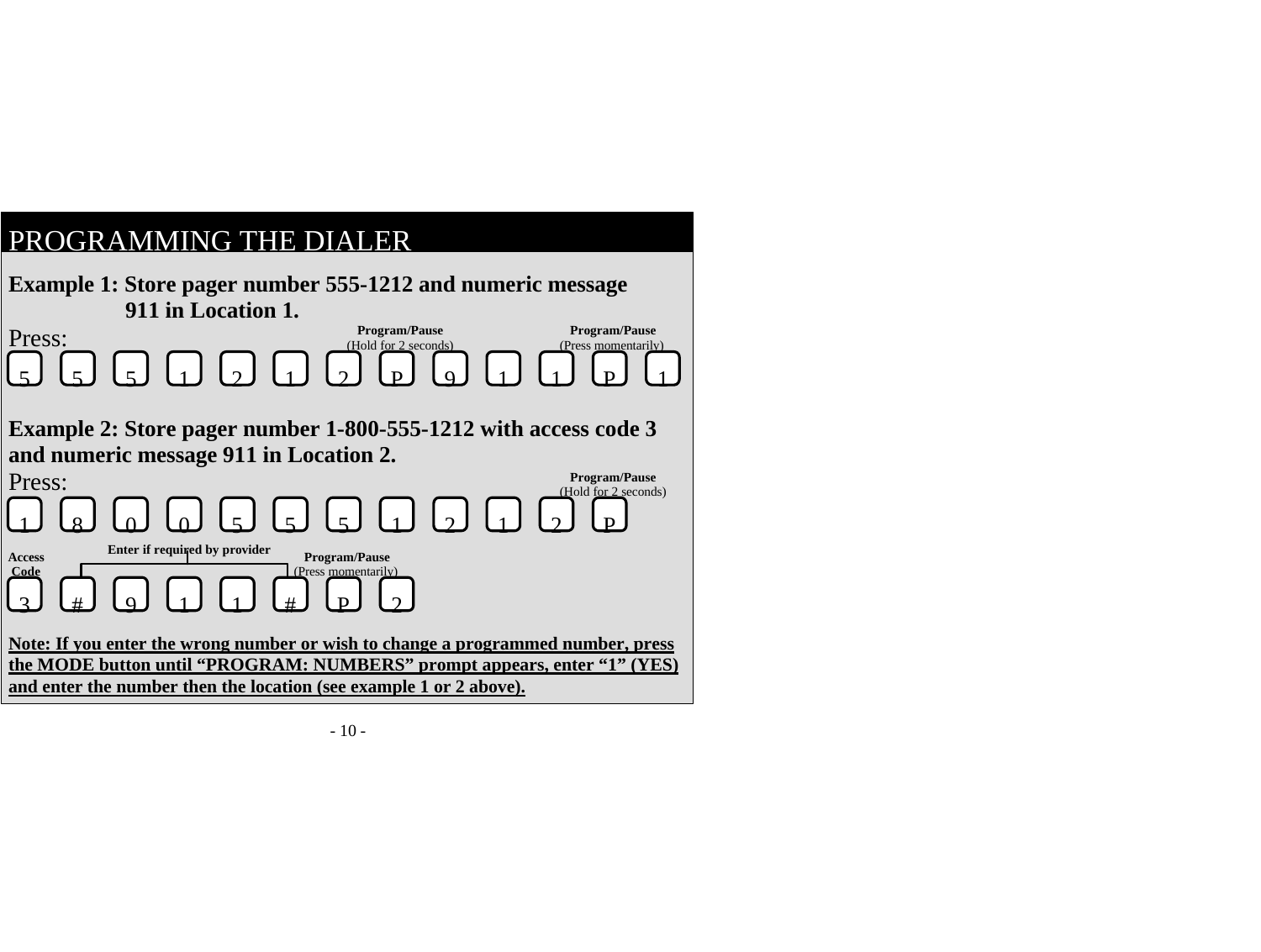#### **Programming Tone/Pulse and PBX**

- 1. Press the "M" key until "PROGRAM: NUMBERS" appears in the LCD, then press "2".
- 2. Press "1" (YES) at the "PROGRAM: T-LINE" prompt.
- 3. Press "1" (TONE) for touch tone phone service.
- Press "2" (PULSE) for pulse (rotary) phone service.
- 4. After selecting TONE or PULSE, the LCD will display "PROGRAM: PBX".
- 5. Press "1" (ON) to set for PBX phone system, then enter the PBX digit 0-9 (This will allow the unit to dial the PBX digit, wait for a dial tone, then dial the stored number).

Press "2" (OFF) to set for regular phone system (Waits for a dial tone, then dials the stored number).

#### **Programming Exit and Entry Delay**

- 1. Press the "M" key until "PROGRAM: NUMBERS" appears in the LCD, then press "2" three times.
- 2. Press "1" (YES) at the "PROGRAM: CHANNEL" prompt.
- 3. Press "1" (ON) for a 60 second Exit delay (This provides a 60 second exit delay, after the AVD-45b is set in the "OPERATE" mode, before the unit will react to a sensor trip, allowing time to exit). Press "2" (OFF) for no Exit delay (This will allow the unit, when set in the "OPERATE" mode, to react immediately to a sensor trip.
- 4. After selecting the Exit delay, the LCD should display "ENTRY DELAY".
- 5. Press "1" (ON) for a 20 second Entry delay (This provides a 20 second entrance delay, after any exit delay time has elapsed, before the unit will react to a sensor trip, allowing time to shut off).
- 6. Press "2" (OFF) for no Entry delay (This will allow the unit to react immediately to a sensor trip, after any exit delay has elapsed.

#### **NOTE: When using the AVD-45b with an alarm panel that already has Exit/Entry delays programmed, EXIT and ENTRY should be programmed for "OFF" unless an additional delay is needed.**

#### - 11 -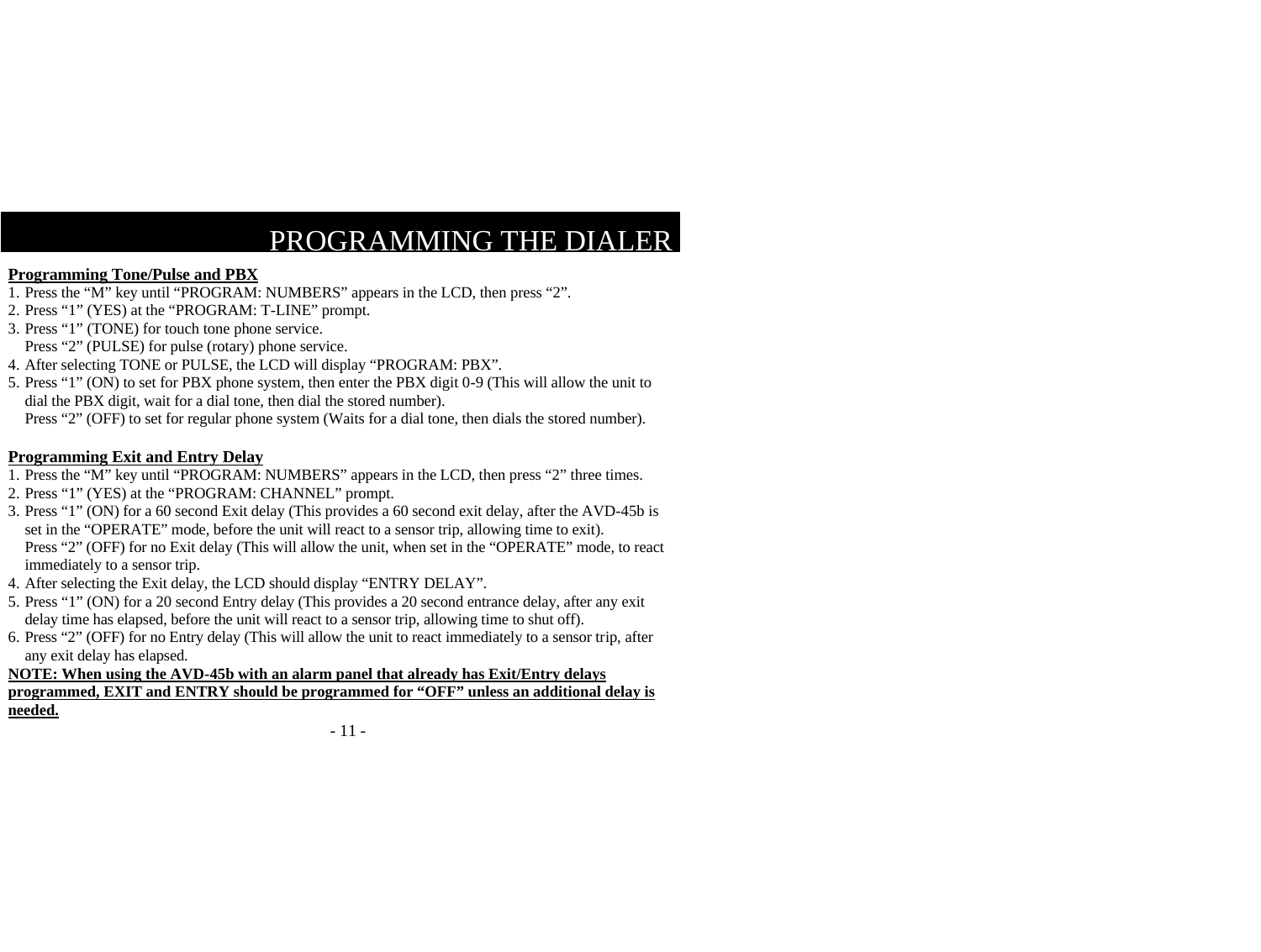- 7 Immediately after selecting Exit and Entry delays, the LCD displays input options; N.O./N.C. for either normally open or normally closed contact operation. Select by entering 1 or 2, depending on the type alarm contact used; select N.O. when input is shorted or N.C. when input opens during an alarm.
- 8 Next, select either 1(MOM) or 2(CONT) for momentary or continuous activation. Note: A momentary alarm must be 0.5 seconds or longer for the dialer to dial all numbers in sequence, including all attempts to re-dial. In the continuous mode the dialer stops dialing immediately when the input is restored to a non-alarm state. Therefore, an alarm condition in the CONT mode must last long enough (7 minutes or longer) to allow all numbers to be properly dialed.

#### **How to record outgoing voice message**

An outgoing message (OGM) of up to 16 seconds may be programmed into the AVD-45b. Once recorded, this message will be repeated during activation 2 times, in sequence (starting with Location 1), to each number designation. For best results, the OGM should be written down, practiced and timed before recording.

- 1. Press the "M" key until "PROGRAM: NUMBERS" appears in the LCD, then press "2" twice.
- 2. Press "1" at the "PROGRAM: OGM" prompt.
- 3. Locate the microphone on the lower left corner of the AVD-45b. For best results when recording, speak about 12 inches from the microphone in a clear and normal voice.
- 4. Press "\*" key to initiate the recording process. "RECORDING" will appear in the LCD when recording. The "\*" key must be held down for the entire time of recording.
- 5. When the "\*" key is released the message will be stored. Once the 16 seconds have elapsed, "DONE" will appear in the LCD.
- 6. If you wish to change the OGM, repeat the preceding steps. The new OGM will automatically replace the previous message.
	- 12 -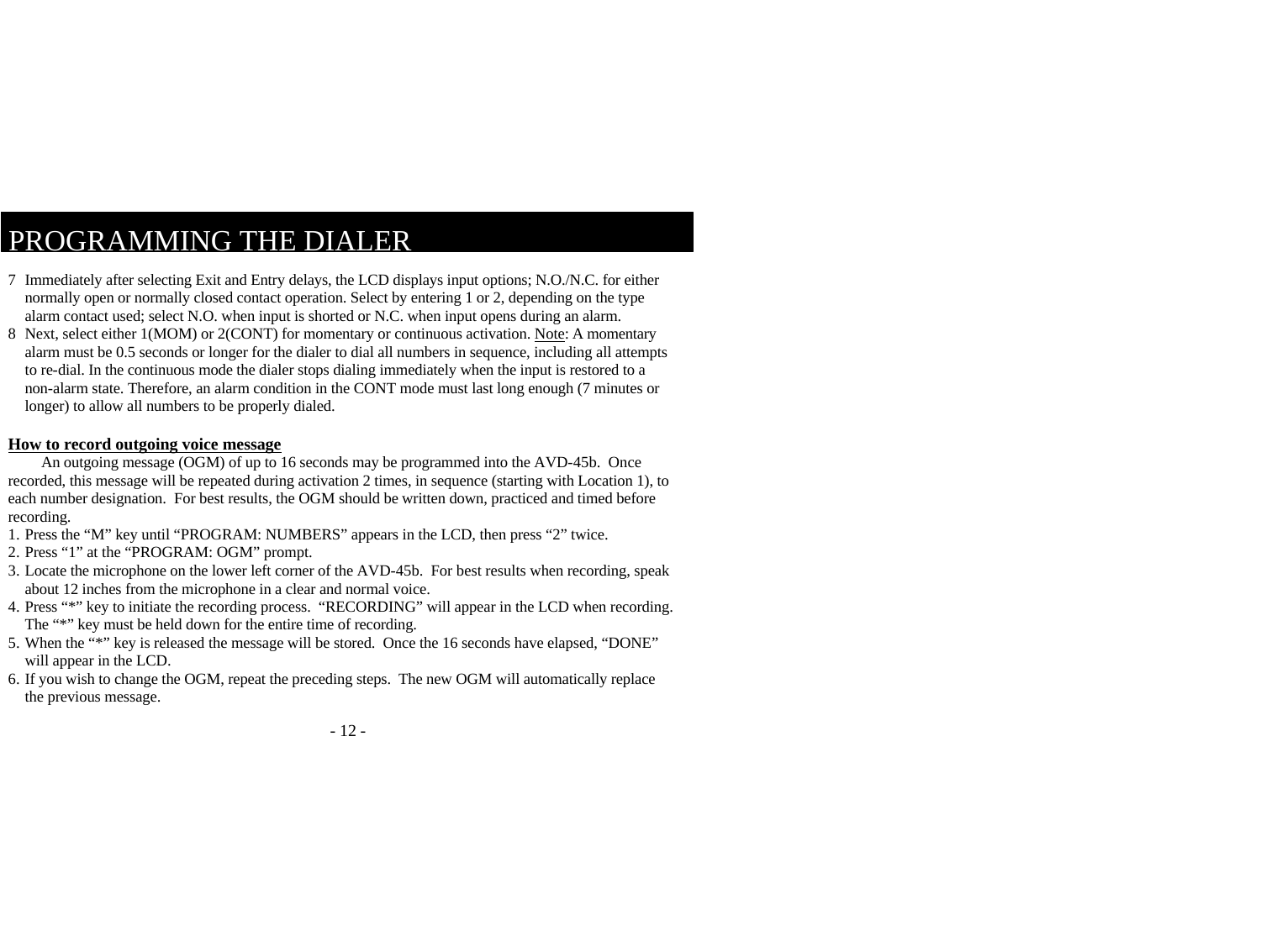#### **To verify telephone numbers and OGM without phone line connection**

Follow these directions to ensure the correct telephone numbers have been properly stored and the recorded message satisfactory.

- 1. Press the "M" key until "TEST: T-LINE appears.
- 2. Press "1" (YES). The LCD will display the T-LINE configuration.
- 3. Press "1" (YES) at the "TEST: CHANNEL" prompt. The LCD will display the Delay configuration, then the number stored in Location 1 followed by either the OGM or pager code.
- 4. This process will be repeated for each stored Location. Any empty Location will be skipped.
- 5. Press the "M" key three times to return to the program mode.

#### **To verify telephone numbers and OGM with phone line connection**

#### **NOTE: A complete test should be performed in the "OPERATE" mode to ensure proper operation.**

- 1. Before conducting an actual test under "OPERATE" mode, contact each of the designated emergency numbers (Locations 1 through 4) to advise people that you are conducting a test. After the test, verify that they received the message.
- 2. Apply power to the unit.
- 3. Press the "M" key until "OFF" appears in the LCD.
- 4. Connect the AVD-45b to an active phone line.
- 5. Make sure the sensor is in a non-alarm condition.
- 6. Press "M" until "OPERATE" appears in the LCD.
- 7. Trigger the sensor to simulate an alarm condition. If there are any delays programmed, the AVD-45b will wait until they elapse before activating and dialing.

- 13 -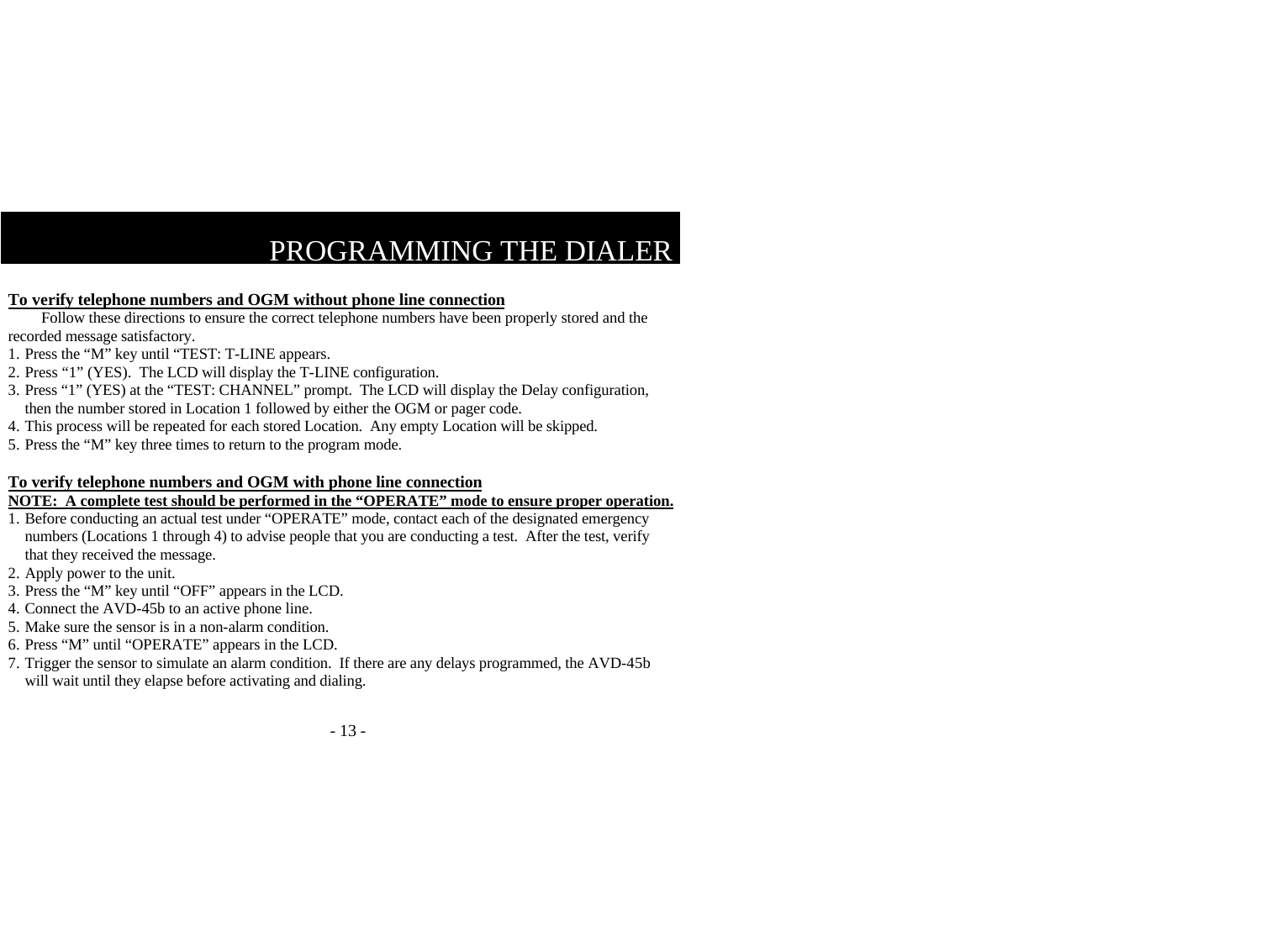- 8. The AVD-45b will sequentially dial the programmed Locations (1-4). If there is no number stored in a location, it will be skipped. The OGM will be delivered when the AVD-45b receives an answer. (The OGM will not be played through the speaker.) For pager numbers, the pager code will be transmitted instead of an OGM.
- 9. The AVD-45b will automatically go through the next programmed Location repeating the same process.

#### **The AVD-45b is now ready for operation.**

Utilizing the EEPROM and CPU memory cell components, the AVD-45b will retain its' memory in the event of a power loss. The internal 9-volt alkaline battery will provide stand by power for approximately 4 hours of operation. If more battery backup is needed, an optional rechargeable power pack (USP part# PP-1 or PB12P Combination AC Adaptor/Rechargeable battery ) is available and plugs into the AVD-45b, providing up to 24 hours of stand by power.

- 14 -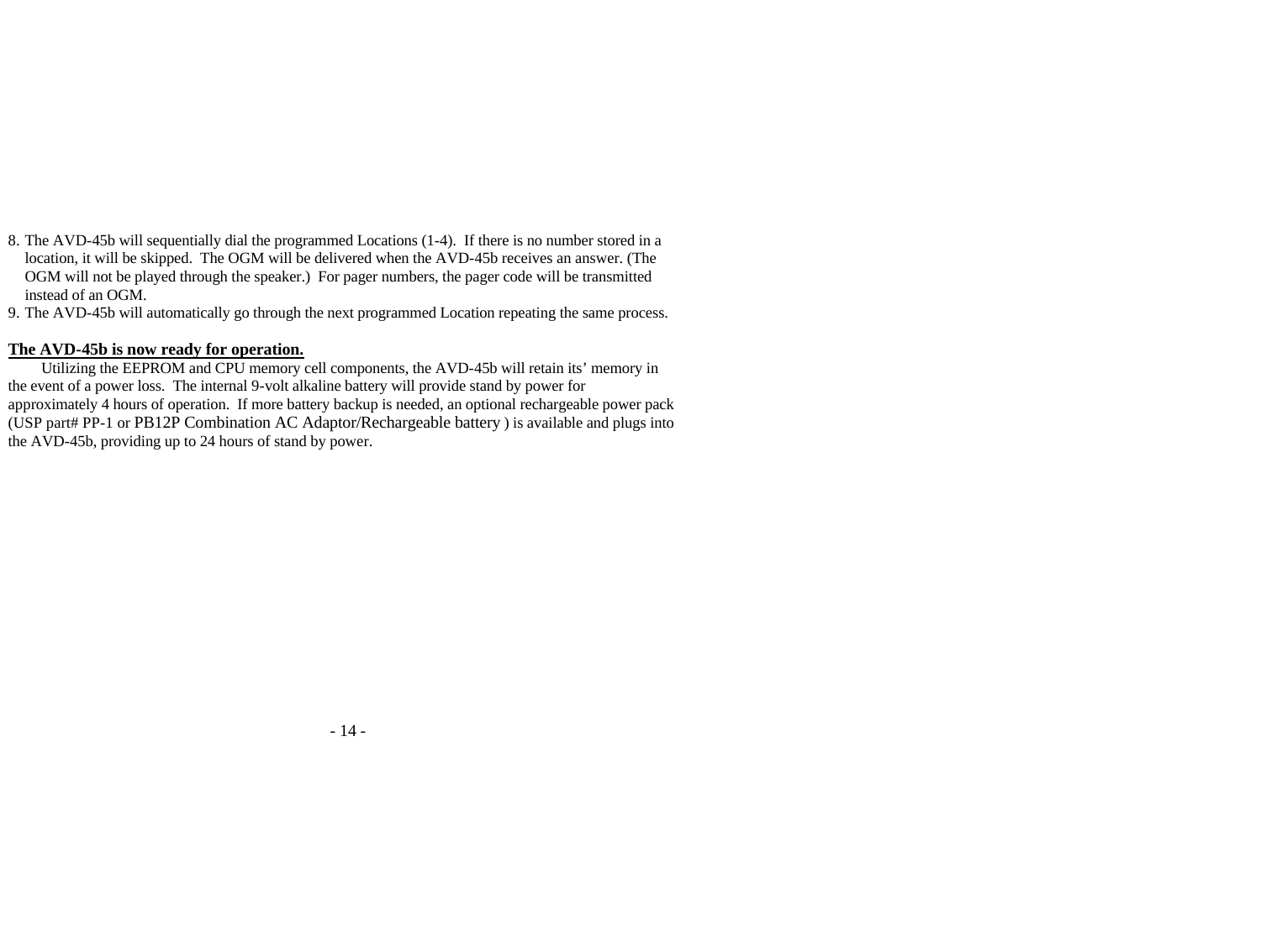## IMPORTANT INFORMATION

### **LOCATION**

Place the dialer on a flat level surface or mount the unit on the wall, away from extreme cold or heat, direct sunlight, excessive humidity and away from equipment that generates a strong magnetic field. Avoid placing near large metal objects and areas that produce smoke, dust or mechanical vibrations. **CARE**

Clean the housing with a soft cloth lightly moistened with water or mild detergent solution. Never use solvents such as alcohol or thinner. Do not allow liquids to spill into the unit.

### **OPTIONAL BACKUP**

To ensure continuous operation during power outages, hookup to a 12VDC backup battery pack as recommended.

### **CAUTION**

Do not use the dialer if a gas leak is suspected or during lightning.

### **PROBLEMS**

If liquid or a foreign object penetrates the unit, disconnect it immediately and contact your installer or other qualified technician.

Before calling USP, please make sure …

??You have read this manual and understood how to operate the dialer.

??Your phone line is working.

??You check out the entire system.

If you still have questions or concerns, call USP Technical Service Department between the hours of 7:30 AM and 4:00 PM, PST, Monday through Friday.

- 15 -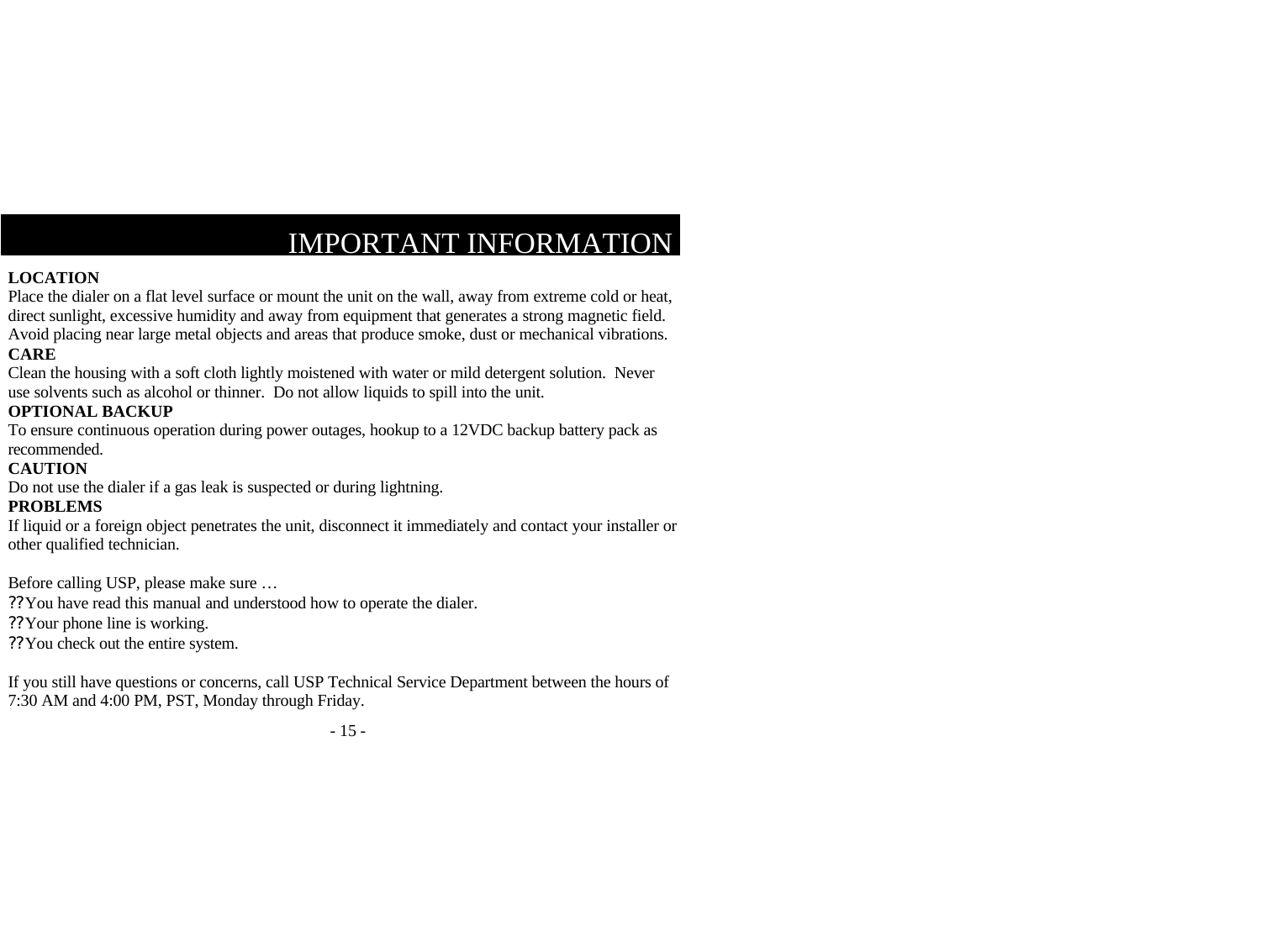## IMPORTANT INFORMATION

#### **Federal Communications Commission Radio And Television Interference Statement For A Class 'B' Device**

This equipment generates and uses radio frequency energy and if not installed and used properly, that is, in strict accordance with the manufacturer's instructions, may cause interference to radio and television reception. It has been type tested and found to comply with the limits for a Class 'B' computing device in accordance with the specifications in Subpart B of FCC Rules and Regulations (as outlined in the Code of Federal Regulation, Title 47), which are designed to provide reasonable protection against such interference in a residential installation.

### **User Instructions**

If this equipment does cause interference to radio or television reception, which can be determined by turning the equipment off, then on, the user is encouraged to try to correct the interference by one or more of the following measures:

- ??Reorient or relocate radio or television.
- ??Increase the separation between the equipment and receiver.
- ??Connect the equipment into a different outlet so that the equipment and receiver are on different branch circuits.
- ??Consult the dealer or an experienced radio/TV technician for help.

Changes or modifications not expressly approved by United Security Products, Inc. will void the warranty.

- 16 -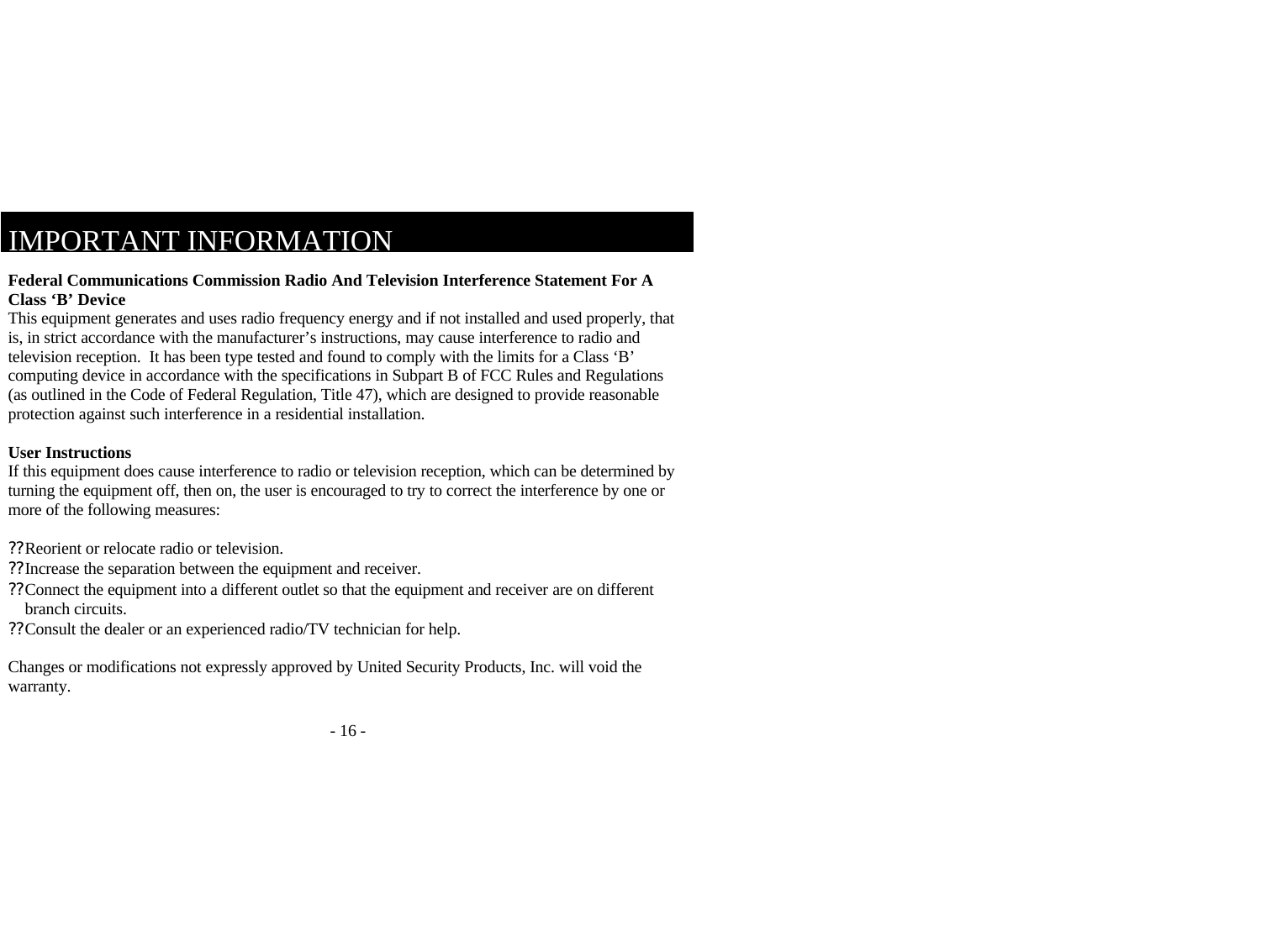# FEATURES SUMMARIZED

??Non volatile (EEPROM) memory for voice message and phone numbers ??Calls up to 4 phone numbers, any combination of telephones or pagers ??Sends up to 16 second voice message to telephones or numeric code to pagers ??Record your own message in any language ??Easily change message and phone numbers without a programmer ??Voice chip technology (no tape required) ??Ability to program up to 10 (2-second) pauses and pound (#) for pager dialing ??Returns to call unanswered numbers ??2 X 16 character LCD window ??Internal playback speaker for voice message ??Programmable Exit and Entry delay ??Internal 9V battery backup ??Works with PBX or regular phone system ??Tone or Pulse dialing ??NC, NO, momentary, continuous or voltage activation ??Internal protection against transient overload conditions

- 17 -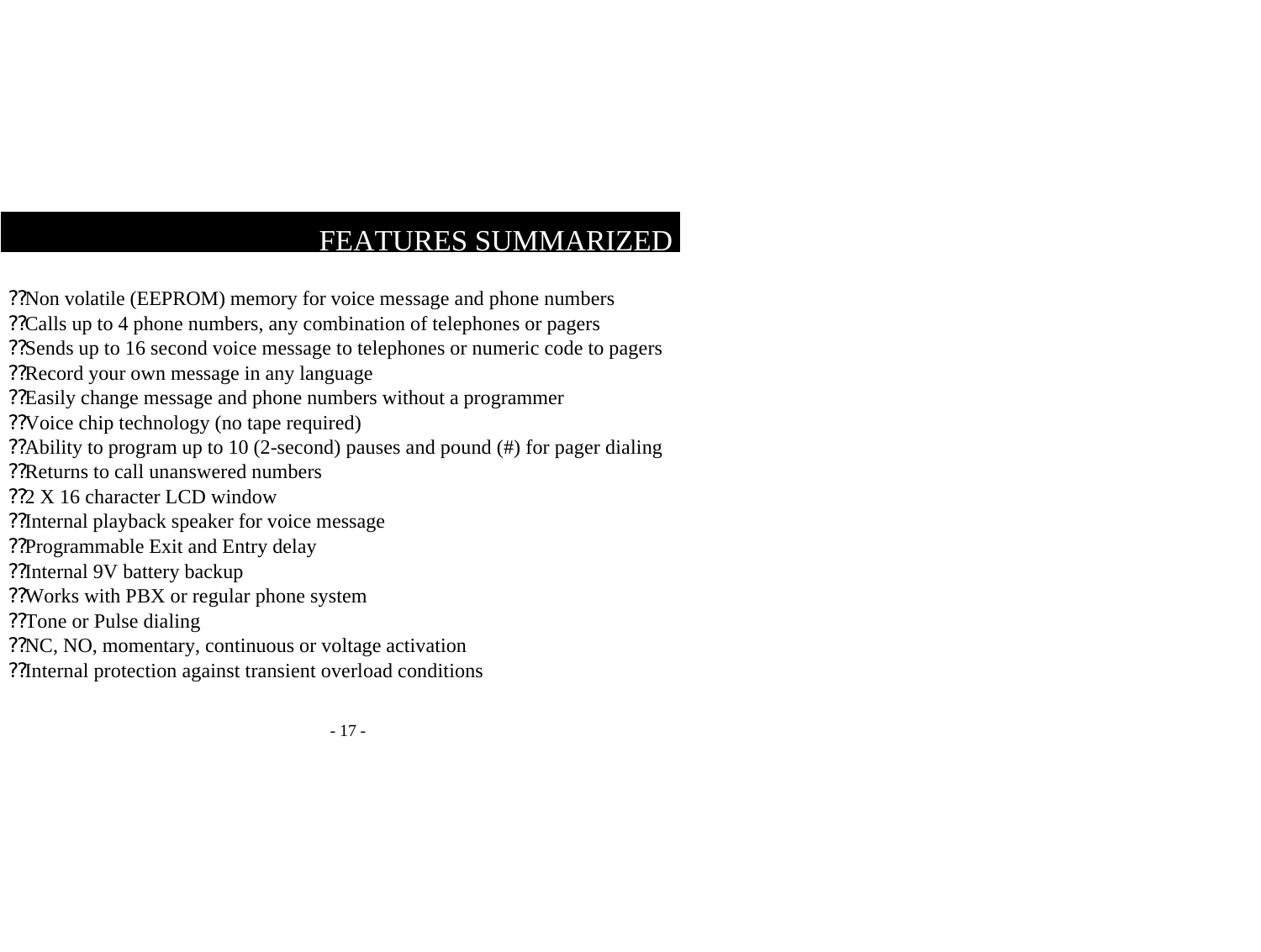### DIALER ACCESSORIES

**Consult factory for availability and pricing 24V APPLICATION: AVD-45b/F**

- **For this option the dialer is configured to operate at 24VDC to 32VDC max. All other specifications apply.**
- **AC-2 AC/DC ADAPTOR (500mA)**

**Plugs into regular 110VAC outlet to provide the dialer with the required 12VDC primary power.**

- **PP-1 BACKUP BATTERY PACK**

**Plugs into 12V Standby Battery jack. Built-in rechargeable battery for up to 24 hours of uninterrupted standby.**

- **PB12P Combination AC Adaptor/Rechargeable battery for extended operation for up to 24 hours of uninterrupted standby.**

- 18 -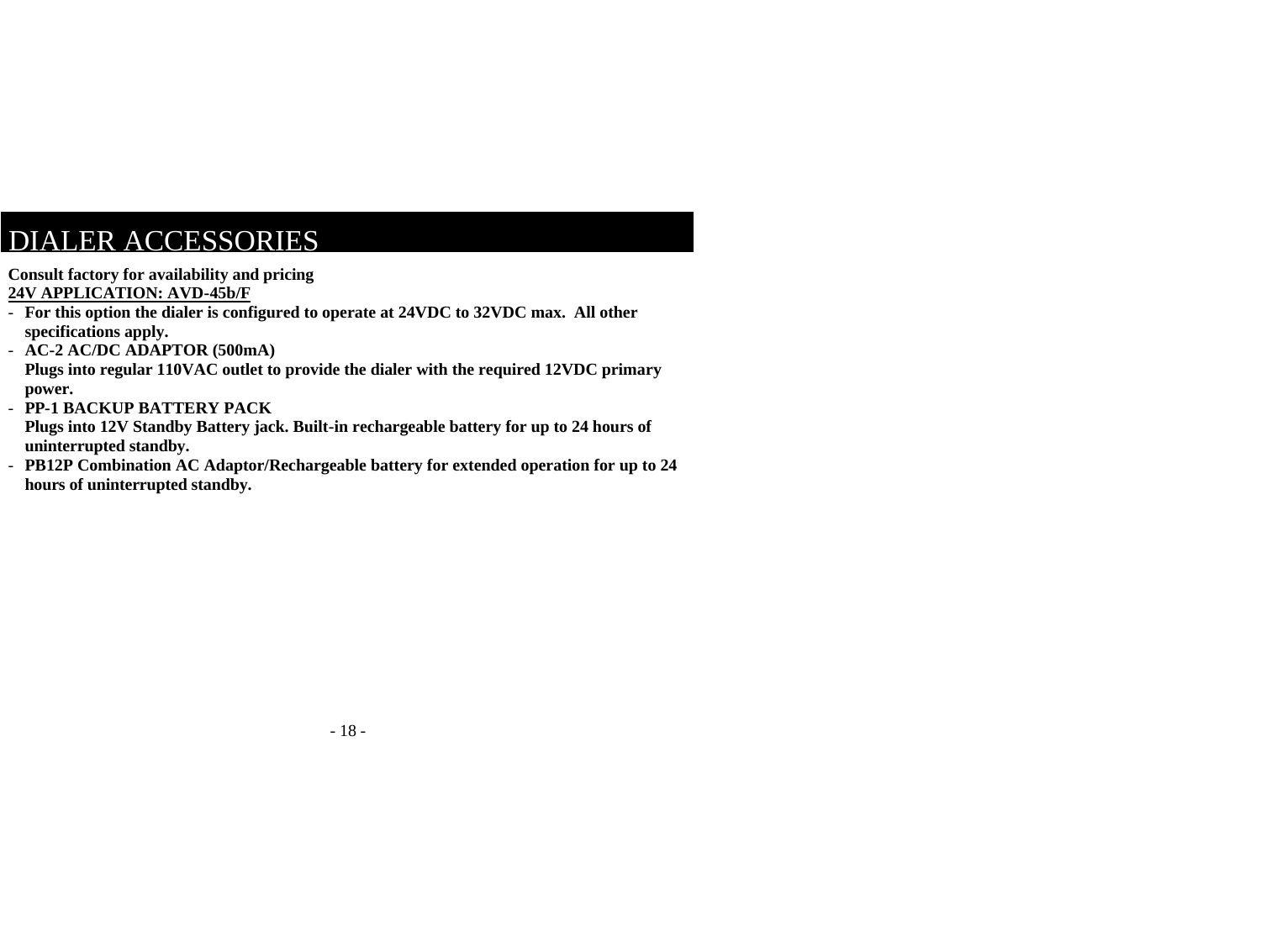### FCC PART 68 INFORMATION SUPPLIED TO THE USER

This equipment complies with Part 68 of the FCC Rules. The FCC Part 68 Label is located on the bottom of the enclosure. It contains the FCC Registration Number for this equipment. If requested, this information must be provided to your telephone company. The BEN is useful to determine the quantity of devices you may connect to your telephone line and still have those entire devices ring when your telephone number is called. In most, but not all areas, the sum of the RENs of all devices connected to one line should not exceed five (5.0). To be certain of the number of devices you may connect to your line, as determined by the BEN, you should contact your local telephone company to determine the maximum BEN for your calling area. Connection to the telephone network should be made by using standard modular telephone jacks, type RJIIC. The BJIIC plug and/or jacks used must comply with FCC Part 68 rules. If this telephone equipment causes harm to the telephone network, the telephone company will notify you in advance that temporary discontinuance of service may be required. But if advance notice isn't practical, the telephone company will notify the customer as soon as possible. Also, you will be advised of your right to file a complaint with the FCC if you believe it is necessary. The telephone company may make changes in its facilities, equipment, operations or procedures that could affect the proper functioning of your equipment. If they do, you will be notified in advance in order for you to make necessary modifications to maintain uninterrupted service. This equipment may not be used on coin service provided by the telephone company. Connection to party lines is subject to state tariffs. If trouble is experienced with this unit, please contact customer service at the address and phone listed below. DO NOT DISASEMBLE THIS EQUIPMENT. IT does not contain any user serviceable components. Attn: CUSTOMER SERVICE DEPT. United Security Products \* 11025 Sorrento Valley Court \* San Diego, CA 92121 (858) 597—6677

- 19 -